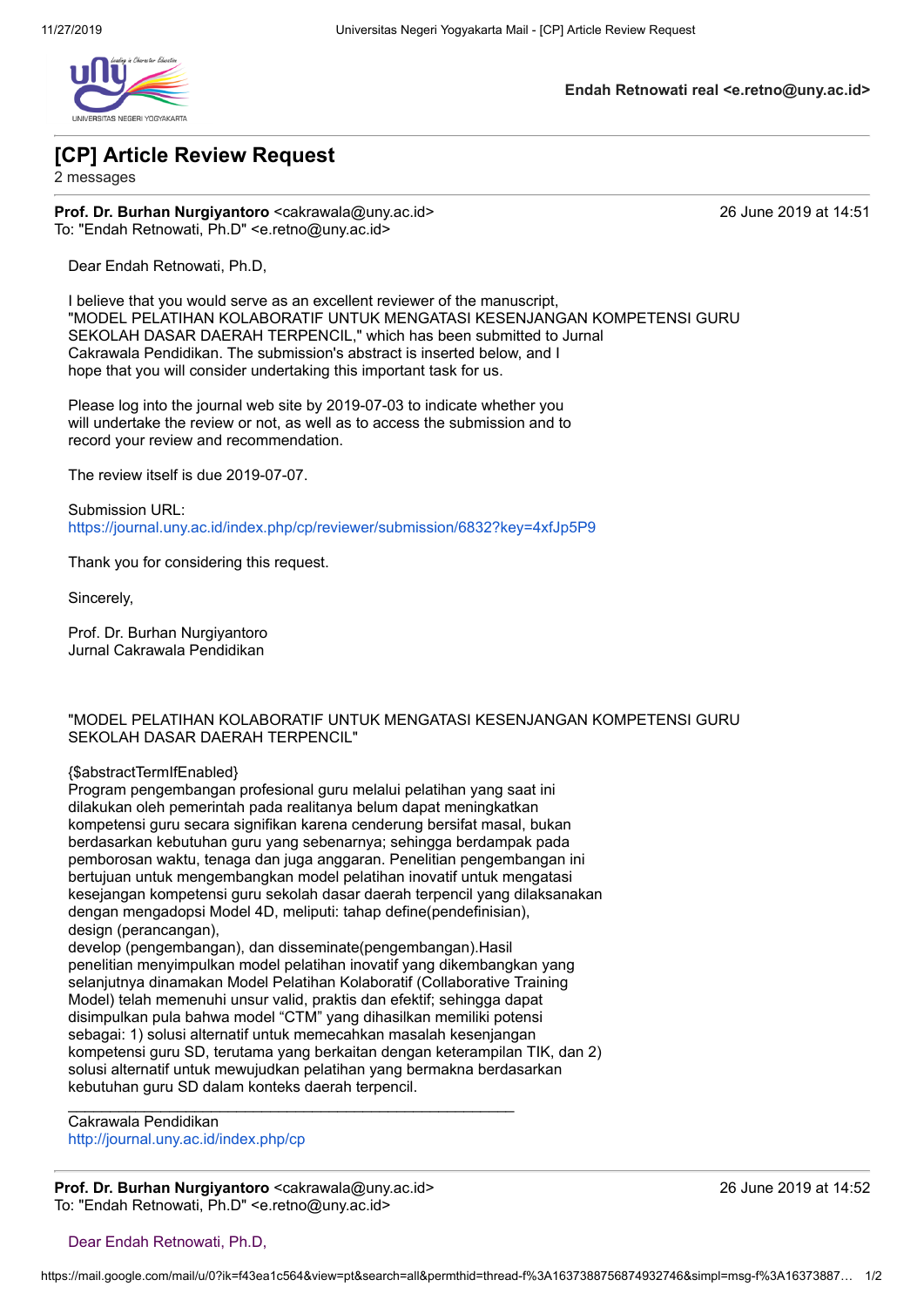I believe that you would serve as an excellent reviewer of the manuscript, "Competencies of Future Vocational Teachers: Perspective of In-service Teachers and Educational Experts," which has been submitted to Jurnal Cakrawala Pendidikan. The submission's abstract is inserted below, and I hope that you will consider undertaking this important task for us.

Please log into the journal web site by 2019-07-03 to indicate whether you will undertake the review or not, as well as to access the submission and to record your review and recommendation.

The review itself is due 2019-07-07.

Submission URL: <https://journal.uny.ac.id/index.php/cp/reviewer/submission/6833?key=ASnU958C>

Thank you for considering this request.

Sincerely,

Prof. Dr. Burhan Nurgiyantoro Jurnal Cakrawala Pendidikan

"Competencies of Future Vocational Teachers: Perspective of In-service Teachers and Educational Experts"

#### {\$abstractTermIfEnabled}

Workforce in the 21st century has been marked by the acceleration of disruptive moves as the Industrial Revolution 4.0 and Society 5.0. This era requires human resources with new competencies that may be far different from current competencies. To present vocational education that is able to facilitate future human resource to learn compentencies that meet the need of future changes, vocational teachers should master new competencies comprehensively. This study aims to formulate the most required vocational teacher competencies, including hard skills and soft skills aspects, which are in line with the various demands of the future. This qualitative research involved active vocational teachers and vocational education experts to in several Focus Group Discussions and questionnaire completion. Research questions are focused on evaluation current teacher competencies and perceptions of teacher competencies in the future. The results lead to a conclusion that for future teachers, the main competencies in the hard skills aspect are the pedagogic knowledge (instructions), content knowledge, and information and communication technology. In the aspect of soft skills, the main competencies that are considered very important for future vocational teachers are able to be exemplary, honest, and discipline. As a consequence, this research suggests to teacher educational institutes that produce vocational teachers to develop the teacher education curricula that integrates these key competencies in their graduate standards, content standards, process standards, and vocational teacher education assessment standards.

[Quoted text hidden]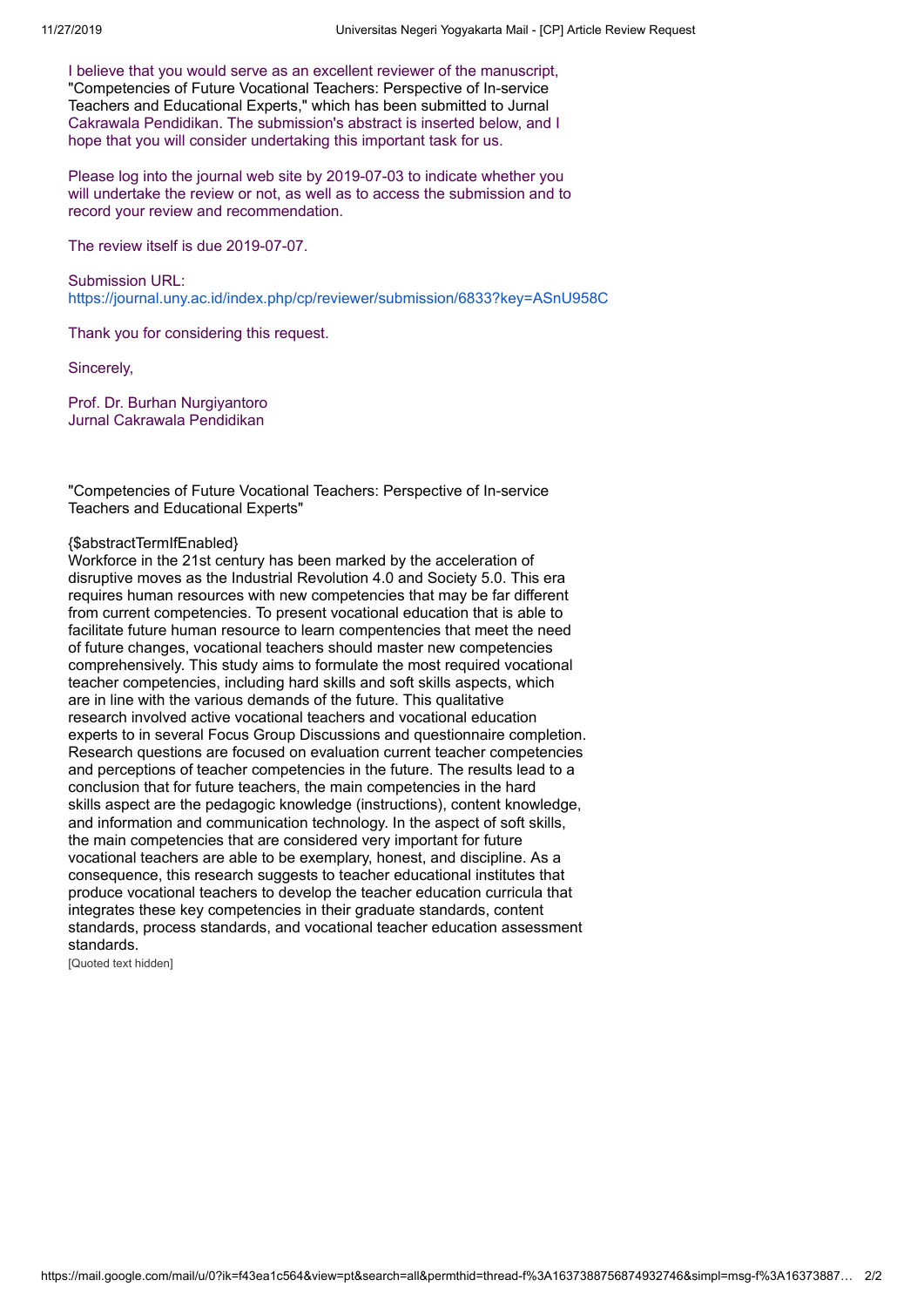

**Cakrawala Pendidikan <cakrawala@uny.ac.id>**

# **[CP] Submission Acknowledgement**

1 pesan

**Prof. Dr. Burhan Nurgiyantoro <cakrawala@uny.ac.id> 15 Juni 2019 11.13 Juni 2019 11.13** Kepada: "Dr. Wagiran" <wagiran@uny.ac.id>

Dear Dr. Wagiran,

Thank you for submitting the manuscript, "Bagaimana Kompetensi Guru Kejuruan Masa Depan: Perspektif Guru dan Ahli Pendidikan" to Jurnal Cakrawala Pendidikan. With the online journal management system that we are using, you will be able to track its progress through the editorial process by logging in to the journal web site:

Manuscript URL: <https://journal.uny.ac.id/index.php/cp/author/submission/25393> Username: wagiran

\_\_\_\_\_\_\_\_\_\_\_\_\_\_\_\_\_\_\_\_\_\_\_\_\_\_\_\_\_\_\_\_\_\_\_\_\_\_\_\_\_\_\_\_\_\_\_\_\_\_\_\_\_

If you have any questions, please contact me. Thank you for considering this journal as a venue for your work.

Sincerely,

Prof. Dr. Burhan Nurgiyantoro Jurnal Cakrawala Pendidikan

Cakrawala Pendidikan <http://journal.uny.ac.id/index.php/cp>